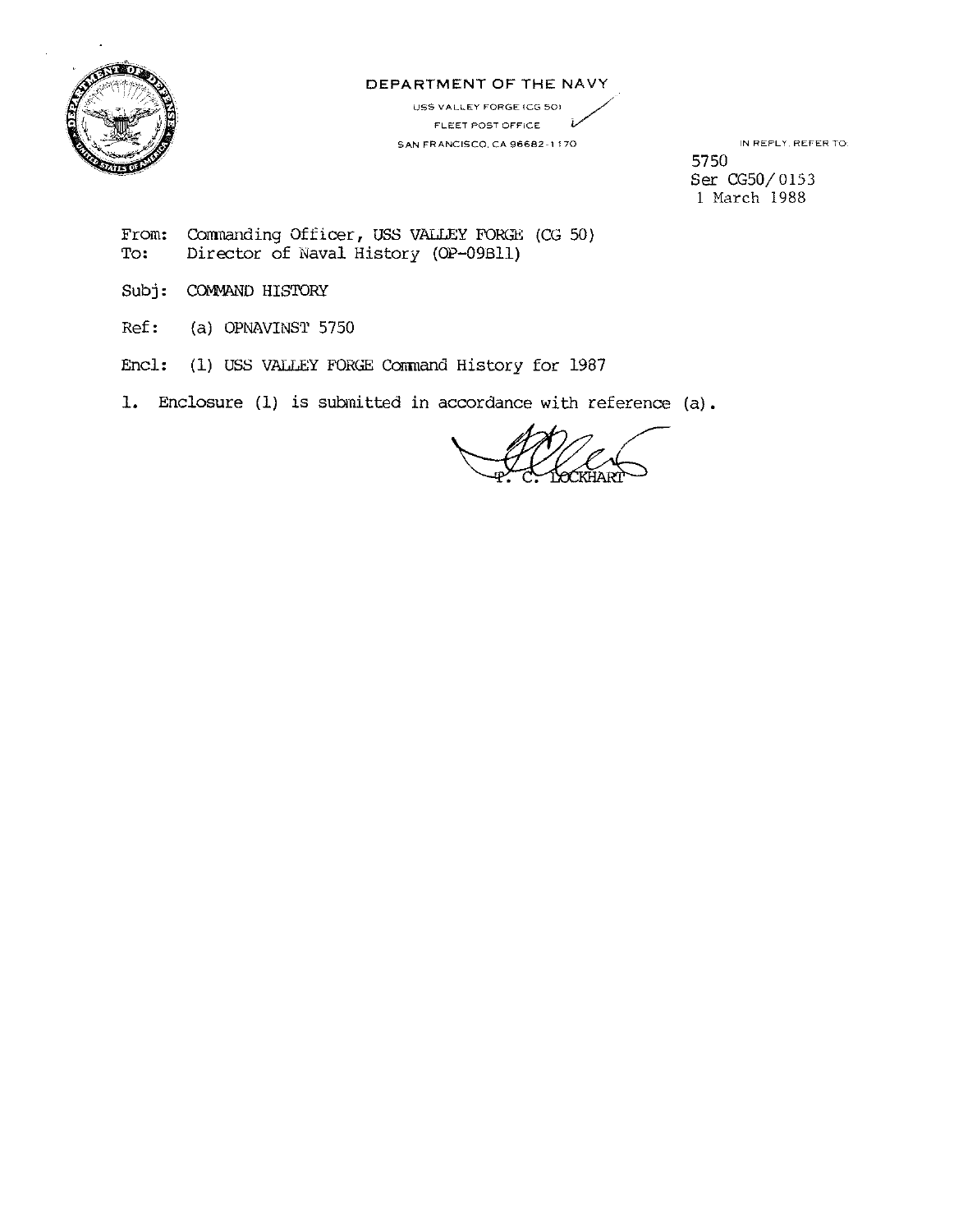#### COMMAND HISTORY - 1987

USS VALLEY FORGE (CG 50)

### A. COMMAND COMPOSITION AND ORGANIZATION

USS VALLEY FORGE is the fourth ship of the TICONDEROGA (CG 47) Class of AEGIS Guided Missile Cruisers. These ships are truly multipurpose, possessing significant anti-air, anti-surface and anti-submarine warfare capabilities. The MK 7 AEGIS Weapons System, the world's most capable shipboard air defense radar and missile system, enables VALLEY FORGE to provide protection for units of a carrier battle group in extreme threat environments. Hostile targets may be engaged with a variety of weapons: surface-to-air missiles, surface-tosurface missiles, ship and air-launched torpedoes, anti-submarine rockets, guns, rapid fire close-in-weapons, electronic jammers and decoys. VALLEY FORGE is well able to counter all current and projected threats to the U.S. Navy.

USS VALLEY FORGE, homeported in San Diego, CA, is a unit of Cruiser-Destroyer Group THREE under Naval Surface Force U.S. Pacific Fleet. Captain Theodore C. Lockhart is the Commanding Officer, with Lieutenant Commander James A. Hazlett as Executive Officer. Ship's company consists of 26 officers and 370 enlisted crew members divided up into four major departments: Operations, Engineering, Combat Systems and Supply. Lieutenant Commander William V. Johnson was the Officer in Charge of HSL-43's Detachment Eight, which was embarked onboard, from January to October 1987. Detachment Eight consisted of two LAMPS MK III helicopters, Oceanlord 30 and 32, 6 pilots and 18 enlisted crew members.

During the period of 23 JAN to 11 FEB (READIEX 87-2) and the period of 13 APR to 13 OCT (Western Pacific and Indian Ocean Deployment), VALLEY FORGE was under the operational and tactical control of Carrier Group Seven as a unit of Battle Group Delta, which included USS CONSTELLATION (CV 64), USS FOX (CG 33), USS WORDEN (CG 18), USS CAMDEN (AOE 2), USS NIAGARA FALLS (AFS 3), USS CROMMELIN (FFG 37), USS COOK (FFG 1083) and USS OUELLET (FF 1077). VALLEY FORGE served as battle group Anti-Air Warfare Commander (DW), alternate Composite Warfare Commander (DV) and alternate Anti-Surface Warfare Commander  $(DT)$ .

B. CHRONOLOGY

| $05 - 21$ JAN | Dry docking at Long Beach Naval Shipyard for hull painting |
|---------------|------------------------------------------------------------|
| 23 JAN-11 FEB | Underway - READIEX 87-2 with Battle Group Delta            |
| 12 FEB        | Weapon's Onload Seal Beach Naval Weapons Station           |
| $17-19$ FEB   | Shipboard Explosive Safety Inspection (SESI)               |
| $17-19$ FEB   | Supply Management Inspection (SMI)                         |
| 18-20 FEB     | COMNAVSURFPAC 3M Inspection                                |
| $24-26$ FEB   | Nuclear Weapons Acceptance Inspection (NWAI)               |
| 01 MAR        | Commenced Pre-overseas Movement Period (POM)               |
| 10 MAR        | Medical Readiness Evaluation (MRE)                         |
| 11 MAR        | Environmental Health Survey (EHS)                          |
| 11 MAR        | Postal Assist Visit                                        |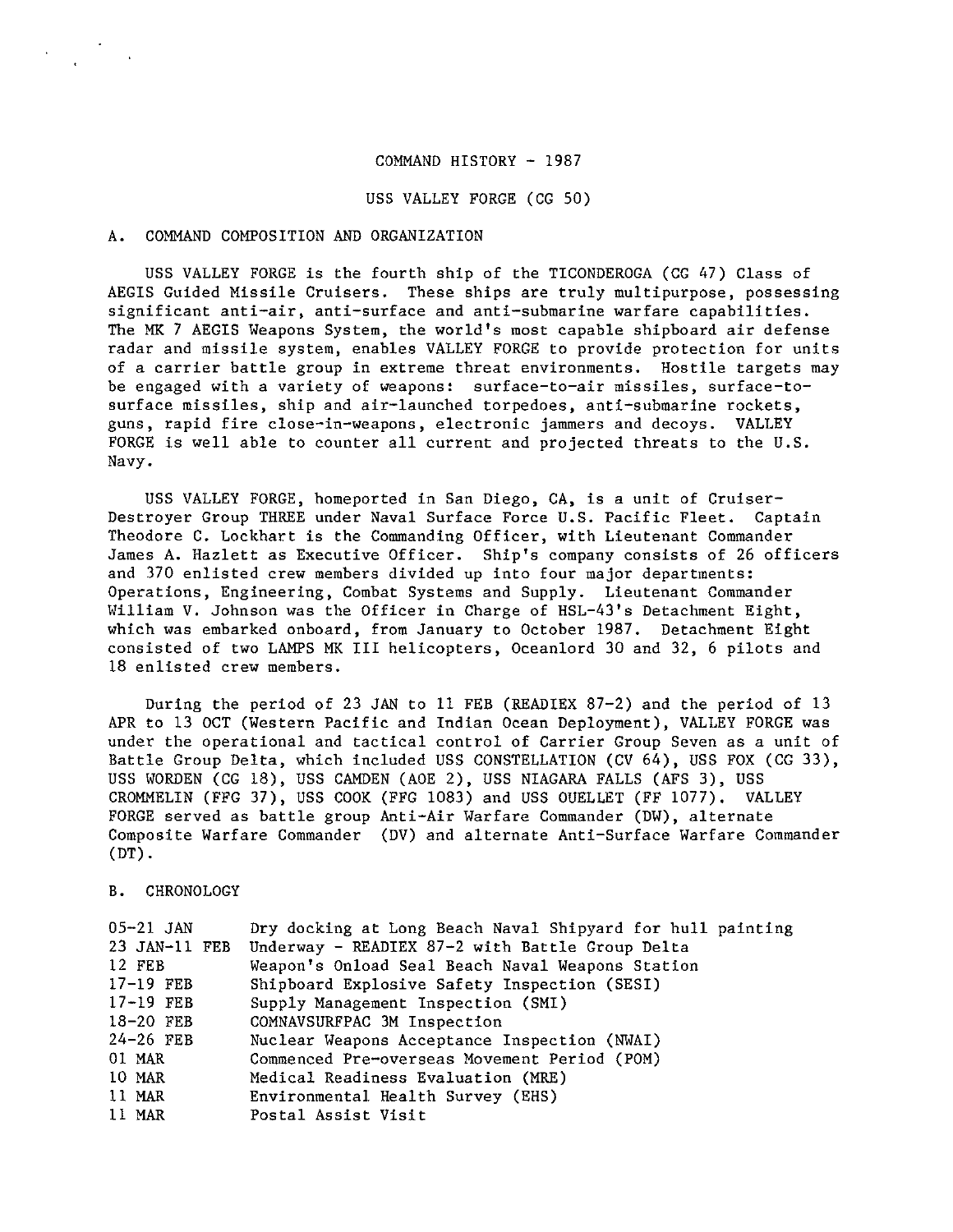20 MAR 25 MAR 01 APR 02 APR 03 APR 13 APR 28 APR 28 APR-01 MAY 02-08 MAY 03 MAY 05 MAY 06 MAY 08 MAY 08 MAY 12 MAY 16 MAY 19 MAY 24-30 MAY 03-04 JUN 08-12 JUN 22-23 JUN 24 JUN 30 JUN 11 JUL 14 JUL 22 JUL 23 JUL 25-28 JUL 29 JUL 01-02 AUG 03 AUG 05 AUG 07-08 AUG 08 AUG 18 AUG 25 AUG 26 AUG 05-06 SEP 07-14 SEP 14 SEP 17 SEP 19 SEP 21-25 SEP 25 SEP 27 SEP 01 OCT Personnel Inspection and Awards Ceremony Captain T. C. Lockhart checked into Balboa Naval Hospital Captain G. M. Gee (RADM Selectee) assumed temporary command of VALLEY FORGE Port Visit to Avalon Bay, Catalina Is, CA Weapons Onload at Seal Beach/Dependents Cruise to San Diego Departed San Diego for deployment (TRANSITEX 87-16) CHOP to Seventh Fleet INCHOPEX Port Visit Subic Bay, Republic of the Philippines Captain T. C. Lockhart reassumed command of VALLEY FORGE NEY Award Final Inspection Visit by COMSEVENTHFLT LCDR J. A. Hazlett relieved CDR P.A. Fraser as Executive Officer Underway for Indian Ocean Passed through the Strait of Malacca Crossed the Equator  $-$  held "Crossing the Line" ceremony Arrived Diego Garcia, British Indian Ocean Territory/Commenced HUBOPS Underway - Indian Ocean Operations Underway - "Operation Busy Customer" Inport Diego Garcia "Professional Week" Underway - "Weapons Week"/Depart Diego Garcia Commenced Transit to North Arabian Sea Commenced North Arabian Sea (NAS) and Gulf of Oman (GOO) OPS "Earnest Will - Reef Point OPS" (Rehearsal) "Earnest Will - Reef Point OPS" "Earnest Will - Reef Point OPS" "Earnest Will - Reef Point OPS" Anchored at Masirah Visit by COMSEVENTHFLT Anchored at Masirah NEY Award Winner Best Ship's Store Sales and Service Award Inspection Anchored at Khor Fahkan Opcon shift to COMMIDEASTFOR "Earnest Will - Transit Strait of Hormuz Opcon shift to Battle Group Delta Visit by CINCPACFLT Turnover with USS RANGER Battle Group completed North Arabian Sea Operations/Began transit to Australia PASSEX with USS MISSOURI Battle Group Australian PASSEX Port Visit Fremantle/Perth, Australia Underway for Subic Bay Passage through Lombok Strait/Ceremony honoring bicentennial of U.S. Constitution Crossed the Equator  $-$  held "Crossing the Line" ceremony Port visit Subic Bay, Republic of the Philippines Underway (TRANSITEX 87-29)/Passage through San Bernadina Straits PHOTOEX OUTCROP 7TH FLT, INCHOP 3RD FLT

 $\mathcal{L}^{\pm}$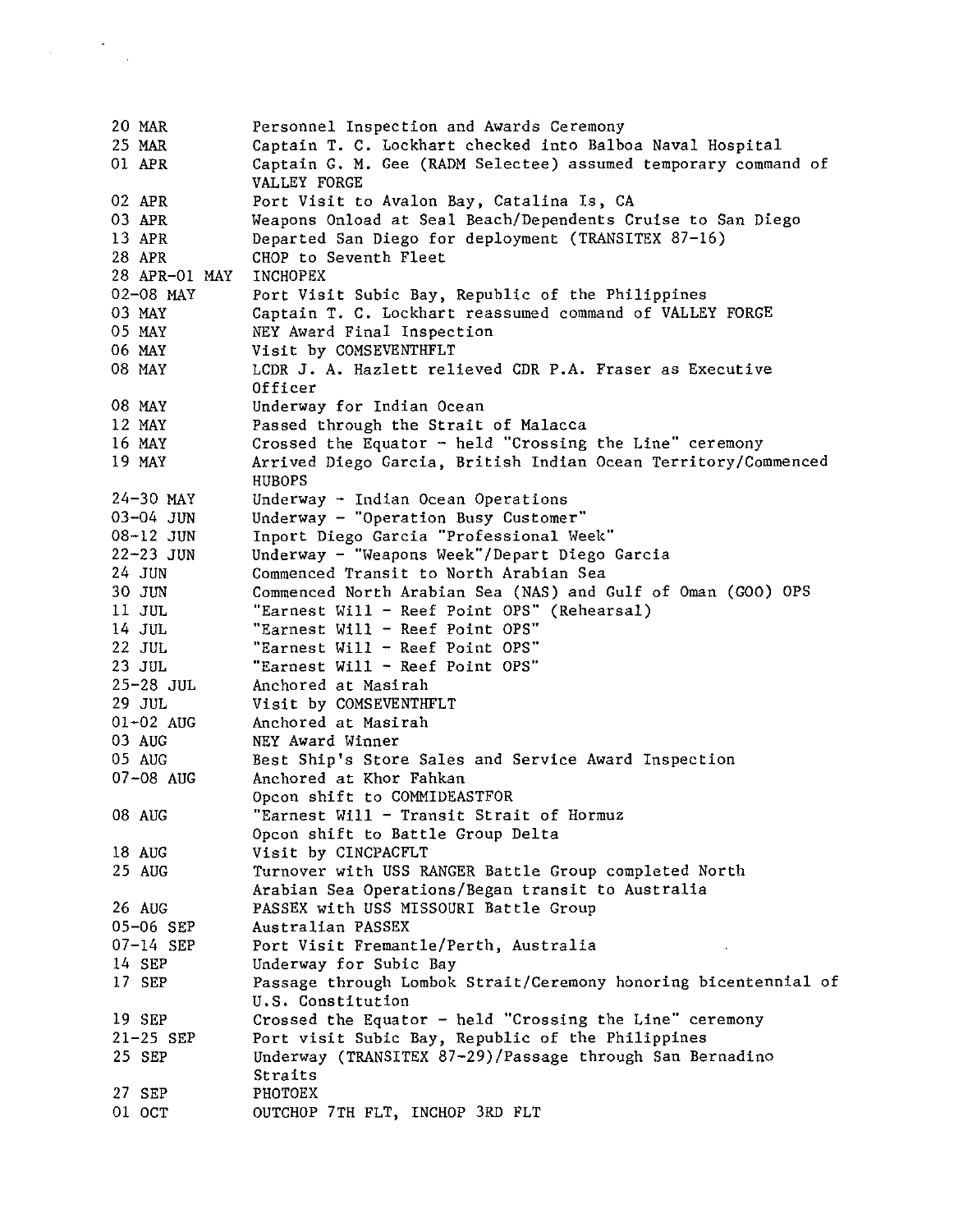| 01 OCT        | Detached from Battle Group to proceed with CONSTELLATION to |
|---------------|-------------------------------------------------------------|
|               | Midway Island                                               |
| 03 OCT        | Local OPS vicinity of Midway Island                         |
| 06 OCT        | Arrived Pearl Harbor, Hawaii                                |
| 07 OCT        | Ney Award Preliminary Inspection                            |
| 08 OCT        | Departed Pearl Harbor, Hawaii/Commence Tiger Cruise         |
| 12 OCT        | Picked Up Floating Drone                                    |
| 13 OCT        | Arrived San Diego, California                               |
| 13 OCT-16 NOV | Post Deployment Leave and Upkeep Period                     |
| 08 NOV        | Visit by Senator Moynihan                                   |
| $16 - 20$ NOV | Underway SOCAL OPAREAS for training                         |
| $23 - 25$ NOV | ASIR                                                        |
| 30 NOV        | AAV (upgrade to ARE)                                        |
| 01-04 DEC     | Underway SOCAL OPAREAS for training                         |
| 10 DEC        | Onboard Filming for Recruiting Commercial                   |
| $13 - 14$ DEC | Best Ship's Store Sales and Service Award Final Inspection  |
| 16-31 DEC     | Holiday Leave and Upkeep Period                             |

## C. NARRATIVE

1987 was a busy year for USS VALLEY FORGE. It was a year that saw the ship complete extensive predeployment work-ups and its first deployment, marking the first use of an AEGIS Cruiser as a dedicated AAW asset in a Pacific Fleet Battle Group. Battle Group Delta was the first battle group to operate in the North Arabian Sea after the USS STARK incident and the first to be involved in the "Earnest Will" - reflagged Kuwaiti tanker escort operations. VALLEY FORGE was an active participant in all phases of the operations.

The year started off with VALLEY FORGE in dry dock having her hull repainted at Long Beach Naval Ship Yard. Upon completion of dry docking, VALLEY FORGE quickly prepared for, and participated in, "READIEX 87-2" which was the final pre-deployment work up for Battle Group Delta. During the READIEX, the ship participated in live missile firings, naval gunfire support, ASW exercises and numerous air tracking events. Throughout the READIEX, VALLEY FORGE was the AAW Commander and the primary ASW defense for the carrier. Prior to returning to port, upon completion of the READIEX, the ship stopped at Naval Weapons Station Seal Beach to load weapons in preparation for deployment.

In the period between the READIEX and deployment, VALLEY FORGE underwent an extensive battery of inspections and assists to ensure the ship was completely ready. VALLEY FORGE passed all inspections and assists with outstanding grades. Of special note were the NWAI and SMI which were considered the best seen by the inspectors.

In late March, the Commanding Officer, Captain T. C. Lockhart, became ill and was taken to Balboa Naval Hospital, On 01 APR 87

Captain George M. Gee (formerly CO of USS VINCENNES (CG 49) and a RADM selectee) assumed temporary command while Captain Lockhart recovered.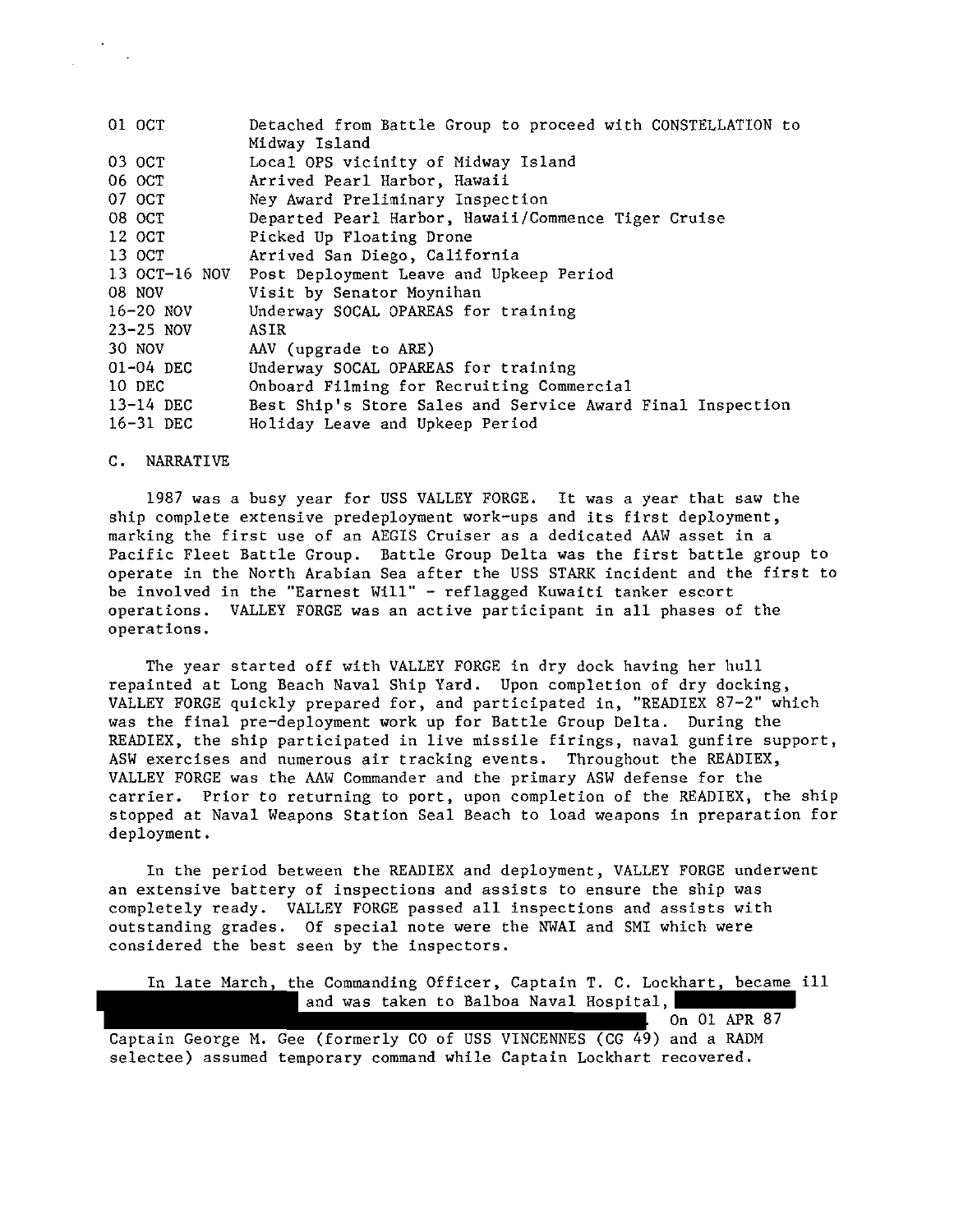The ship conducted a brief underway in early April to Avalon Bay, Catalina Is, California for crew training and relaxation. The next day the ship transited to Seal Beach for a final deployment weapons load out and a dependent's cruise back to San Diego.

VALLEY FORGE departed San Diego on 13 April for its first deployment. The entire transit to Subic was devoted to training and preparing for Indian Ocean Operations. Numerous exercises were conducted and group deception tactics employed. Battle Group Delta and VALLEY FORGE chopped to Seventh Fleet on 28 April. TRANSITEX 87-19 culminated with an INCHOPEX, during which the Battle **Group's preparedness was tested with numerous anti-air, anti-submarine, anti**surface, terrorist aircraft and anti-ship missile defense exercises.

VALLEY FORGE entered Subic Bay on 02 May where Captain Lockhart rejoined the ship and reassumed command the following day. During the course of the port visit the ship was visited by COMSEVENTHFLT, VADM Paul D. Miller, who discussed the upcoming deployment with the crew. The ship also hosted a visit by the Ney Award Inspection Team which was onboard to look at the ship as a finalist for Best Mess (Afloat) in medium ship category.

VALLEY FORGE got underway on 08 May and proceeded quickly into the Indian Ocean, passing through the Strait of Malacca on 12 May. The ship crossed the Equator for the first time on 16 May and held its inaugural "Crossing-the-Line'" ceremony in which over 230 crew members were initiated as '"Shellbacks'". Battle Group Delta continued to conduct extensive exercises to increase readiness with VALLEY FORGE playing a major role in each event.

VALLEY FORGE arrived in Diego Garcia on 19 May and commenced a forty day period of HUB operations. These operations involved maintaining a heightened state of readiness in crew and ship training while remaining in port. Exercises and missions were planned and executed as if the ships were underway. VALLEY FORGE maintained almost a continual air picture around Diego Garcia, while USS CONSTELLATION conducted flight operations using Diego Garcia's air strip and her own flight deck, while at anchor. During this period of operations, "Busy Customer", a joint exercise between the Navy and Air Force was conducted for the mutual training of both services. During this period, a successful program, called '"Professional Week'" was initiated by VALLEY FORGE for the Battle Group. '"Professional Week'" permitted the crews of the ships and air wing to visit each other and find out '"what the other guy does for a living.'" Battle Group Delta's stay in Diego Garcia ended with ""Weapons Week'" in which VALLEY FORGE demonstrated her wide ranging abilities in several exercises, including two successful missile firings.

Upon completion of ""Weapons Week'", VALLEY FORGE and Battle Group Delta proceeded to the North Arabian Sea for a long stay. The ship did not see port for another 77 days. This phase of the deployment was the busiest and most important part. Several members of the Battle Group including USS FOX, USS WORDEN and USS CROMMELIN were detached and proceeded into the Persian Gulf to augment COMMIDEASTFOR. This meant that VALLEY FORGE and the remaining ships had to pick up the departed ships' duties and add them to their own. VALLEY FORGE became essentially the sole AAW ship in the Gulf of Oman from the North Arabian Sea to the Strait of Hormuz, sorting out a cluttered air picture. The AEGIS Weapon System and SPY-lA radar responded well to the challenge, maintaining a clear picture supporting effective command and control.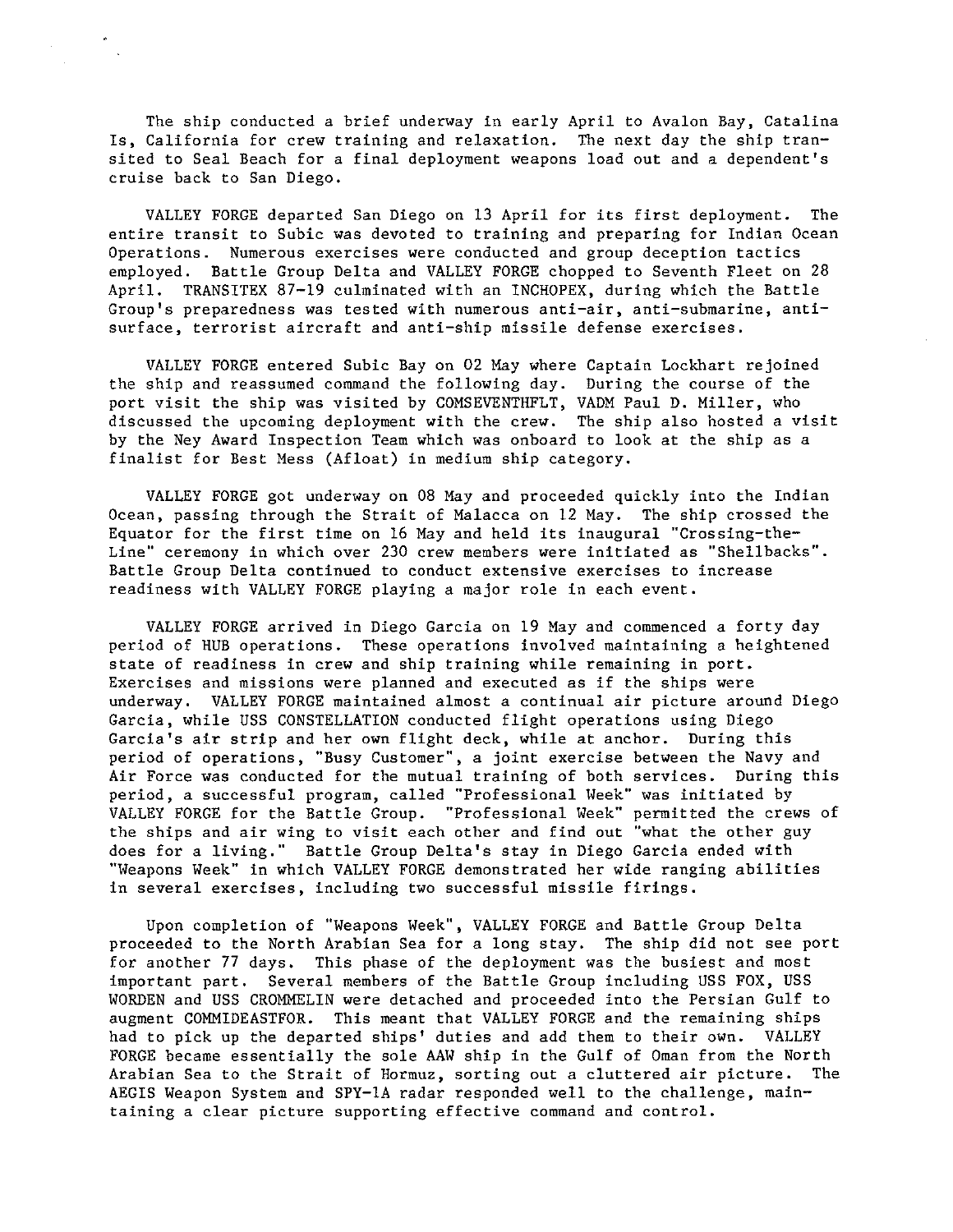Throughout the ship's stay in the North Arabian Sea area, the environmental conditions were severe. Temperatures ranged in the 90's to lOO's. Blowing dust and winds created by the southwest monsoon coated the ship in dust and salt requiring the use of filters over air intakes and frequent scrubbings. The equipment on the ship performed well under these conditions with very little down time.

Battle Group Delta was the first carrier battle group to become involved with the reflagged Kuwaiti tanker escort operations. VALLEY FORGE played a major role in the successful "Earnest Will" escort operations, and the associated "Reef Points" operations, by maintaining the air control and AAW posture on the Gulf of Oman side of the Strait of Hormuz. VALLEY FORGE was ready to provide AAW protection against Iranian Forces for tankers and escort ships on the southern side of the Strait. VALLEY FORGE participated in one escort mission, providing air cover for the escort group transiting the Strait of Hormuz into the Persian Gulf. The ship also assisted in the development of interoperability procedures with French and British naval units present in the **area.** 

VALLEY FORGE's presence in the North Arabian sea ended when Battle Group Delta was relieved by Battle Group Echo (RANGER Battle Group) after a brief turnover. On the way back to San Diego, VALLEY FORGE made port visits to Fremantle, Australia where the ship was visited by over 2,000 guests; Subic Bay, Republic of the Philippines; and Pearl Harbor, Hawaii where 40 male guests and dependents were embarked for a "Tiger Cruise". The ship returned to San Diego on 13 October. VALLEY FORGE's maiden deployment was six months long (180 days); of which 136 were spent underway. The ship travelled over 38,000 miles and made S port visits. HSL-43 Detachment Eight embarked onboard during the entire deployment and flew a total of 1,446 hours setting a new record for a two plane LAMPS detachment.

VALLEY FORGE finished the year with a Post-Deployment leave and Upkeep period and two short underway periods for training. During this time an Aviation Assist Visit (AAV) was conducted that was upgraded to an Aviation Readiness Evaluation (ARE), certifying the ships aviation facilities for another cycle. VALLEY FORGE was also named as a semi-finalist for 1988 Ney Award Competition. Having won last year's competition, the ship is going for two years in a row. The year closed out with VALLEY FORGE hosting a film crew for a Navy Recruiting commercial in which several crew members participated.

During the year VALLEY FORGE received several awards for excellence. Most notably was the Ney Award for best food service on a medium sized ship. Battle Group Delta, of which VALLEY FORGE was Anti-Air Warfare Commander, received the Seventh Fleet AAW award. VALLEY FORGE was also a finalist in the "Best Ship's Store Sales and Service" award for medium sized (command) afloat and was Cruiser-Destroyer Group Three's nominee for the Golden Anchor Award. It is anticipated that VALLEY FORGE will also receive some end of cycle awards, but as of this writing they have not been announced. Those awards will be submitted as a supplemental enclosure at a later date.